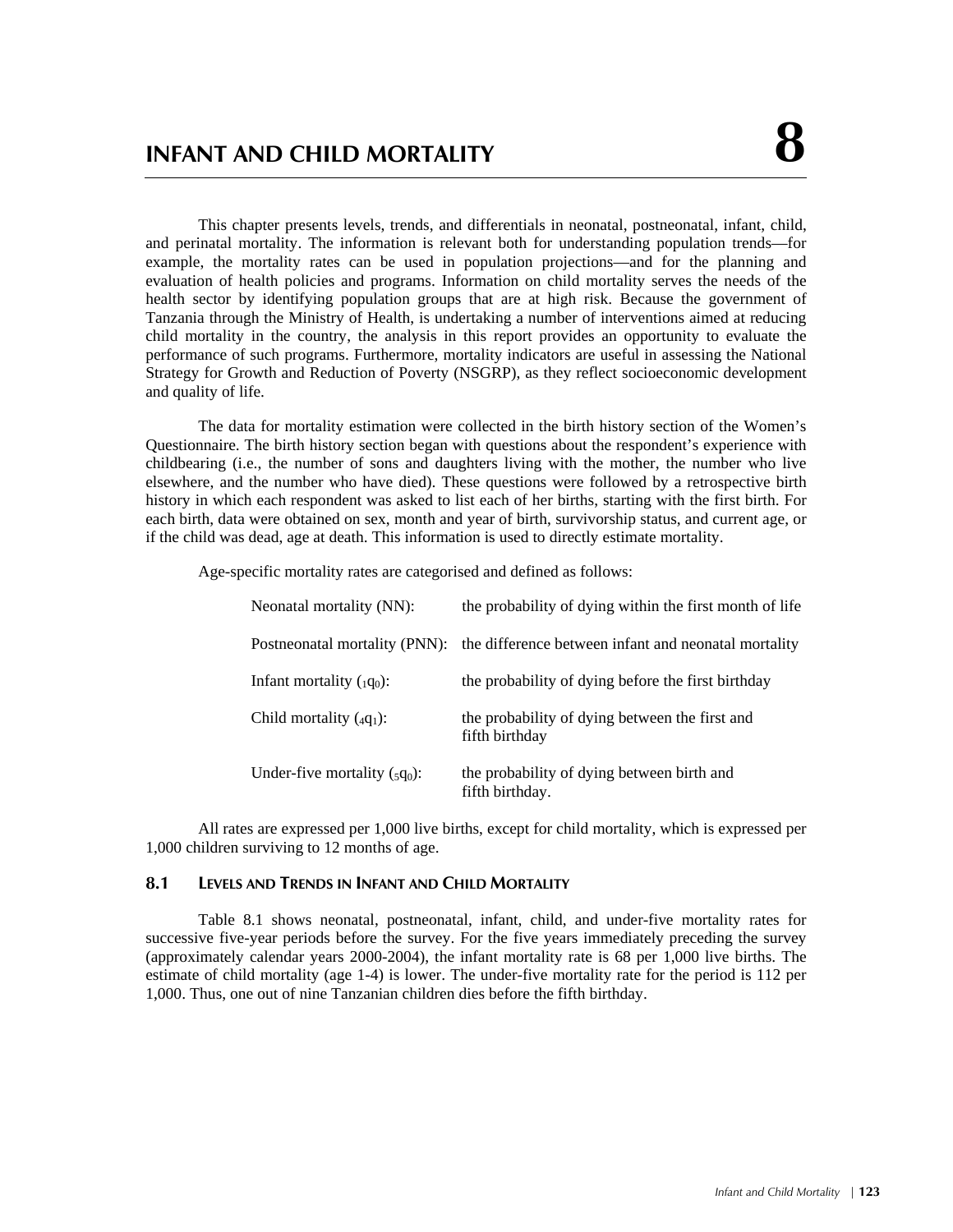| Table 8.1 Early childhood mortality rates                                                                                              |                                                                                                                                                                                           |  |  |  |  |  |  |  |
|----------------------------------------------------------------------------------------------------------------------------------------|-------------------------------------------------------------------------------------------------------------------------------------------------------------------------------------------|--|--|--|--|--|--|--|
| Neonatal, postneonatal, infant, child, and under-five mortality rates for five-<br>year periods preceding the survey, Tanzania 2004-05 |                                                                                                                                                                                           |  |  |  |  |  |  |  |
| Years<br>preceding<br>the survey                                                                                                       | Under-five<br>Infant<br>Child<br>Neonatal<br>Postneonatal<br>mortality <sup>1</sup><br>mortality<br>mortality<br>mortality<br>mortality<br>(PNN)<br>(NN)<br>$(q_0)$<br>$(q_0)$<br>$(q_1)$ |  |  |  |  |  |  |  |
| $0 - 4$                                                                                                                                | 36<br>68<br>112<br>32<br>47                                                                                                                                                               |  |  |  |  |  |  |  |
| $5-9$                                                                                                                                  | 63<br>36<br>64<br>100<br>156                                                                                                                                                              |  |  |  |  |  |  |  |
| $10 - 14$                                                                                                                              | 59<br>74<br>35<br>161<br>94                                                                                                                                                               |  |  |  |  |  |  |  |
| <sup>1</sup> Computed as the difference between the infant and neonatal mortality rates                                                |                                                                                                                                                                                           |  |  |  |  |  |  |  |

The 2004-05 TDHS data indicate a recent, rapid decline in mortality. Infant mortality estimates show a decline from 100 in the 5-9 year period preceding the survey (approximately 1995- 1999) to 68 during the 2000-2004 period. The 2004-05 TDHS estimate for the 5-9 year period preceding the survey is almost identical to the 1999 TRCHS rate of 99 deaths per 1,000 births for the same period (i.e., 0-4 years preceding the survey). Thus, the comparison of the two separate surveys—the 1999 TRCHS and the 2004-05 TDHS—as well as the 2004-05 TDHS data itself, indicate a significant decrease in infant and child mortality rates in recent years. The largest decline has occurred in the postneonatal period.

To gain more insight into the decline in mortality, rates can be calculated for two-and-a-half year periods instead of five-year periods. Figure 8.1 shows the under-five mortality rates for the 10 years preceding the survey by 30-month intervals, according to residence. Although these rates are based on a smaller number of cases and thus expected to be less reliable, the data indicate that although the overall drop in mortality between the late 1990s and early 2000s is large, the decline has actually been taking place gradually over the past ten years.



#### *Figure 8.1* **Trends in Under-Five Mortality**

TDHS 2004-05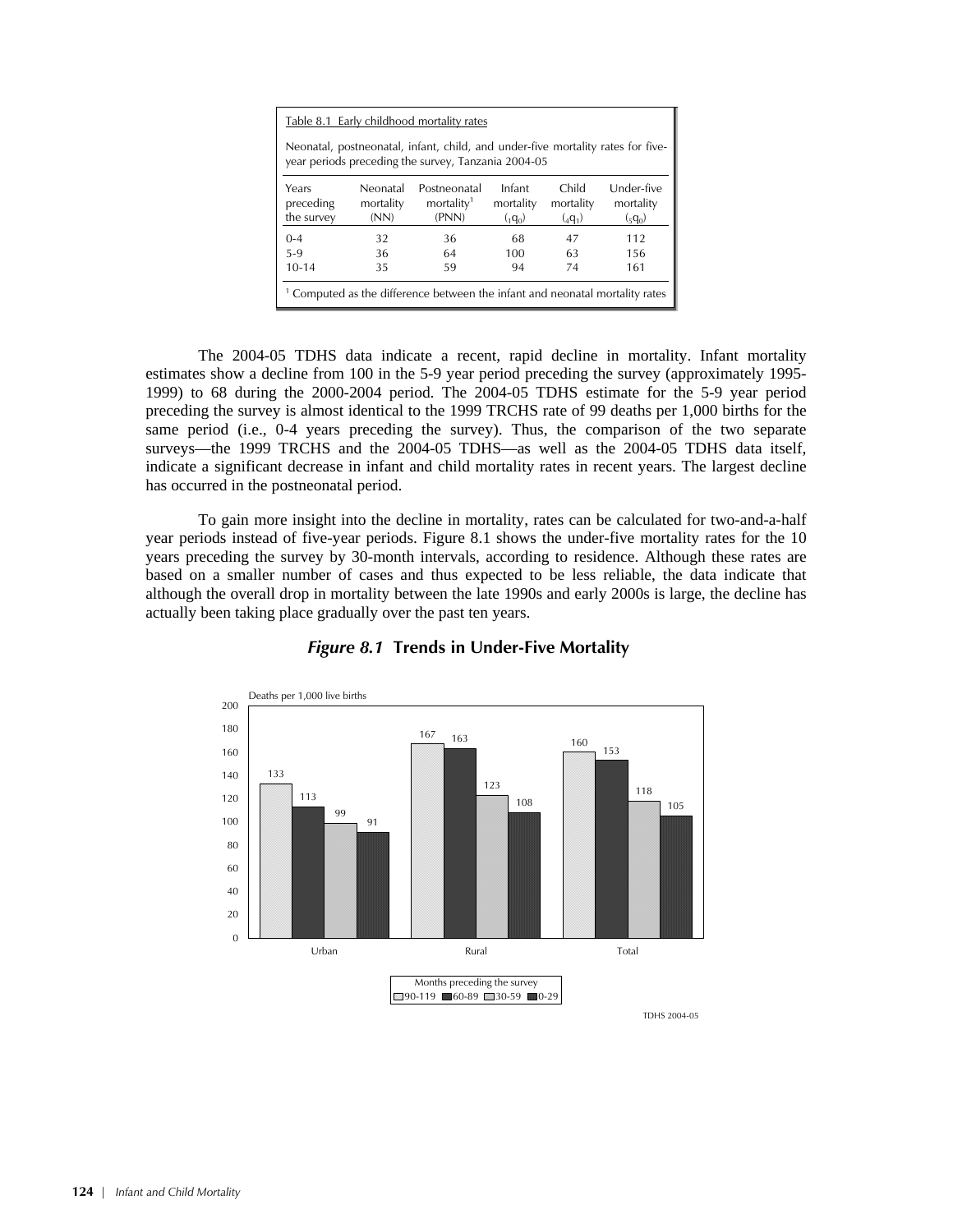#### **8.2 DATA QUALITY**

Because of the dramatic decline in infant and child mortality, a thorough review of the 2004-05 TDHS data was conducted. The quality of mortality estimates calculated from retrospective birth histories depends upon the completeness with which births and deaths are reported and recorded. The data show strong internal consistency and support the conclusion that there was a very substantial decline in under-five mortality in Tanzania over the five-year period between the TRCHS and the TDHS. This section highlights selected data quality parameters.

One factor that affects childhood mortality estimates is the quality of reporting of age at death, which may distort the age pattern of mortality. If age at death is misreported, it will bias the estimates, especially if the net effect of the age misreporting results in transference from one age bracket to another. For example, a net transfer of deaths from under one month to a higher age, will affect the estimates of neonatal and postneonatal mortality. To minimise errors in reporting of age at death, interviewers were instructed to record age at death in days if the death took place in the month following the birth, in months if the child died before age two, and in years if the child was at least two years of age. They also were asked to probe for deaths reported at one year to determine a more precise age at death in terms of months. Despite the emphasis during interviewer training and fieldwork monitoring on probing for accurate age at death, Appendix Table C.6 shows that for the five years preceding the survey, the number of reported deaths at age 12 months or one year of age is twice the number reported at 13 months and many times the number reported at 11 months. It is likely then that some of these deaths actually occurred before one year of age but are not included in the infant mortality rate. Of course, the excess deaths reported at 12 months and one year of age have no effect on estimates of overall under-five mortality rates.

Another potential data quality problem is the selective omission from the birth histories of births who did not survive, which can lead to underestimation of mortality rates. When selective omission of childhood deaths occurs, it is usually more severe for deaths occurring early in infancy. One way such omissions can be detected is by examining the proportion of neonatal deaths to infant deaths. Generally, if there is substantial underreporting of deaths, the result is an abnormally low ratio of neonatal deaths to infant deaths. However, the proportion of neonatal deaths occurring in the first week of life is high: 73 percent in the period 0-4 years preceding the survey. Furthermore, it appears that early infant deaths among births that occurred longer before the survey have not been severely underreported. More than seven in ten neonatal deaths in the 15 years preceding the survey were early neonatal deaths. The proportion is lower (65 percent) for deaths occurring 15-19 years before the survey, which is not surprising given the greater likelihood of recall errors.

Another potential data quality problem includes displacement of birth dates, which may cause a distortion of mortality trends. This can occur if an interviewer knowingly records a death as occurring in a different year, which would happen if an interviewer is trying to cut down on their overall work, because live births occurring during the five years preceding the interview are the subject of a lengthy set of additional questions. In the 2004-05 TDHS questionnaire, the cutoff year for these questions was 1999. Appendix Table C.4 shows substantial year-of-birth transference for deceased children from 1999 to earlier years. However, this should have little effect on the estimated mortality rates for the standard five-year DHS mortality period, the calculation of which, unlike the questionnaire, does not conform to calendar years. Because the survey fieldwork began in October 2004, the start of the rolling cut-off for the five year period preceding the survey is October 1999. Thus, most transference occurring during 1999 would not, in fact, be transference from the 0-4 year period preceding the survey into the 5-9 year period preceding the survey.

It is also possible to substantiate the current mortality levels using information from other sources. For example, the 2004-05 TDHS and the 2003-04 THIS estimated the same number of children ever born for women age 15-49 (2.9). Unlike the TDHS, the THIS did not ask additional questions about live births in the five years preceding the survey, thus eliminating the incentive for an interviewer to cheat and decrease her workload. Although the TDHS estimated a slightly lower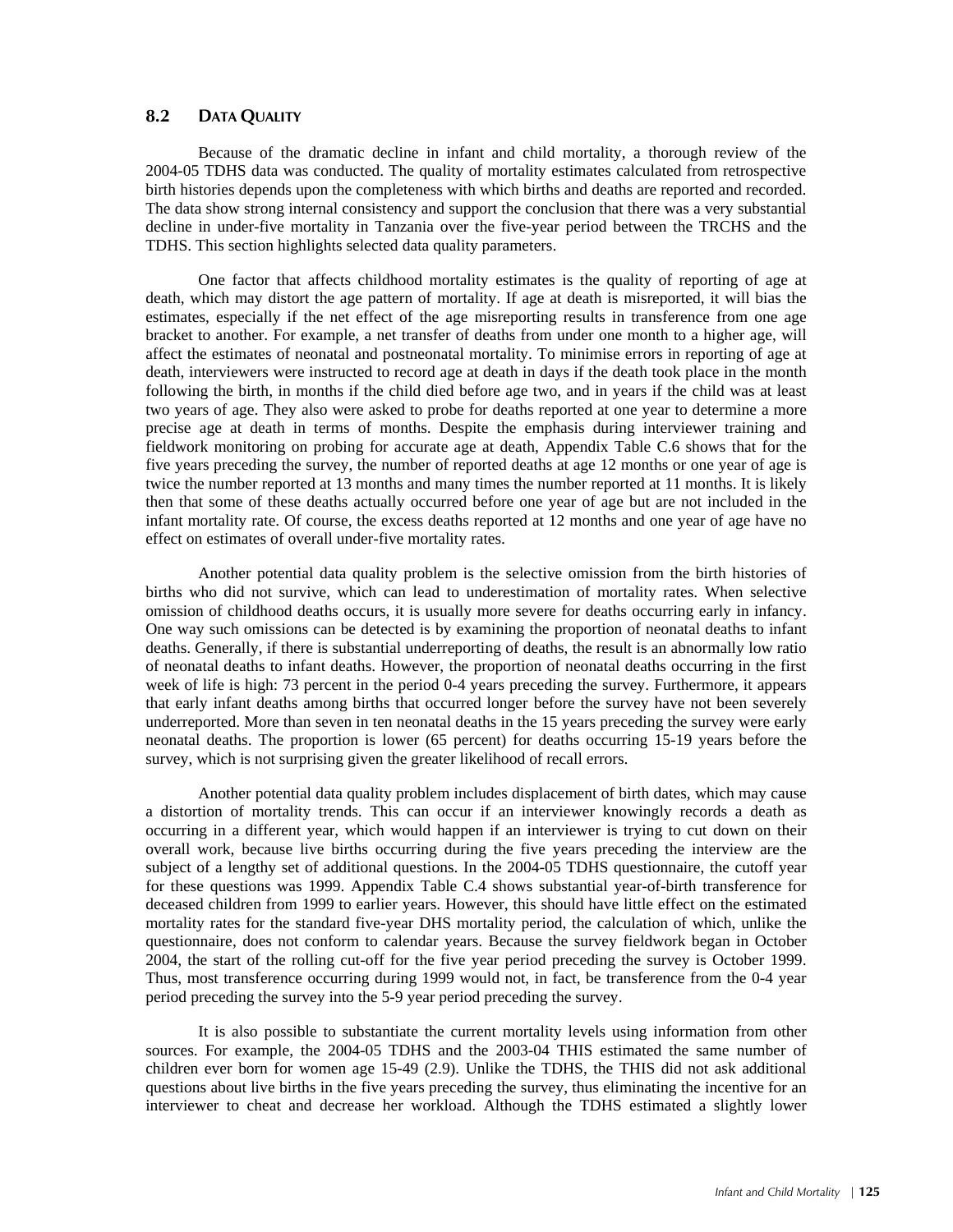proportion of children dead (15 and 16 percent, respectively), the results of the two surveys are remarkably close.

Other data sources, such as the Demographic and Surveillance Sentinel sites, also show a steep decline since approximately the mid- to late 1990s. Furthermore, the results of the 2002 Housing and Population Census also indicate that mortality has been declining.

# **8.3 SOCIOECONOMIC DIFFERENTIALS IN INFANT AND CHILD MORTALITY**

Mortality differentials by place of residence, province, educational level of the mother, and household wealth are presented in Table 8.2. For a sufficient number of births to study mortality differentials across population subgroups, period-specific rates are presented for the ten-year period preceding the survey (approximately 1995 to 2004). As expected, infant mortality rates are generally lower in urban than in rural areas (73 and 85 deaths per 1,000 live births, respectively). The difference is attributed to a significantly higher postneonatal rate in rural areas. Infant mortality ranges from a low of 67 in the Northern zone to a high of 121 in the Southern zone.

| Neonatal, postneonatal, infant, child, and under-five mortality rates for the 10-year<br>period preceding the survey, by background characteristics, Tanzania 2004-05 |                   |                                 |                      |                      |                      |  |  |
|-----------------------------------------------------------------------------------------------------------------------------------------------------------------------|-------------------|---------------------------------|----------------------|----------------------|----------------------|--|--|
|                                                                                                                                                                       | Neonatal          | Postneonatal                    | Infant               | Child                | Under-five           |  |  |
| Background<br>characteristic                                                                                                                                          | mortality<br>(NN) | mortality <sup>1</sup><br>(PNN) | mortality<br>$(q_0)$ | mortality<br>$(q_1)$ | mortality<br>$(q_0)$ |  |  |
| Residence                                                                                                                                                             |                   |                                 |                      |                      |                      |  |  |
| Urban                                                                                                                                                                 | 37                | 36                              | 73                   | 38                   | 108                  |  |  |
| Rural                                                                                                                                                                 | 33                | 52                              | 85                   | 58                   | 138                  |  |  |
|                                                                                                                                                                       |                   |                                 |                      |                      |                      |  |  |
| Mainland/Zanzibar                                                                                                                                                     |                   |                                 |                      |                      |                      |  |  |
| Mainland                                                                                                                                                              | 34                | 49                              | 83                   | 55                   | 133                  |  |  |
| Total urban                                                                                                                                                           | 36                | 36                              | 72                   | 38                   | 108                  |  |  |
| Dar es Salaam city                                                                                                                                                    | 43                | 34                              | 77                   | 36                   | 110                  |  |  |
| Other urban                                                                                                                                                           | 34                | 37                              | 70                   | 39                   | 107                  |  |  |
| Total rural                                                                                                                                                           | 33                | 52                              | 86                   | 59                   | 139                  |  |  |
| Zanzibar                                                                                                                                                              | (29)              | (33)                            | (61)                 | (42)                 | (101)                |  |  |
| Unguja                                                                                                                                                                | (29)              | $\ast$                          | *                    | *                    | *                    |  |  |
| Pemba                                                                                                                                                                 | *                 | $\ast$                          | $\ast$               | $\ast$               | $\ast$               |  |  |
| Zone                                                                                                                                                                  |                   |                                 |                      |                      |                      |  |  |
| Western                                                                                                                                                               | 23                | 53                              | 76                   | 67                   | 138                  |  |  |
| Northern                                                                                                                                                              | 26                | 42                              | 67                   | 40                   | 105                  |  |  |
| Central                                                                                                                                                               | 38                | 37                              | 75                   | 59                   | 130                  |  |  |
| Southern highlands                                                                                                                                                    | 38                | 44                              | 82                   | 59                   | 136                  |  |  |
| Lake                                                                                                                                                                  | 36                | 54                              | 90                   | 57                   | 142                  |  |  |
| Fastern                                                                                                                                                               | 44                | 40                              | 84                   | 46                   | 126                  |  |  |
| Southern                                                                                                                                                              | 47                | 74                              | 121                  | 36                   | 153                  |  |  |
| <b>Mother's education</b>                                                                                                                                             |                   |                                 |                      |                      |                      |  |  |
| No education                                                                                                                                                          | 41                | 60                              | 101                  | 66                   | 160                  |  |  |
|                                                                                                                                                                       | 33                | 51                              | 84                   | 61                   |                      |  |  |
| Primary incomplete                                                                                                                                                    | 30                | 45                              | 75                   | 49                   | 139                  |  |  |
| Primary complete<br>Secondary+                                                                                                                                        | 40                | 16                              | 56                   | (21)                 | 120<br>(76)          |  |  |
|                                                                                                                                                                       |                   |                                 |                      |                      |                      |  |  |
| Wealth quintile                                                                                                                                                       |                   |                                 |                      |                      |                      |  |  |
| <b>Lowest</b>                                                                                                                                                         | 33                | 55                              | 88                   | 54                   | 137                  |  |  |
| Second                                                                                                                                                                | 39                | 58                              | 97                   | 65                   | 156                  |  |  |
| Middle                                                                                                                                                                | 32                | 55                              | 88                   | 65                   | 147                  |  |  |
| Fourth                                                                                                                                                                | 33                | 37                              | 70                   | 51                   | 117                  |  |  |
| Highest                                                                                                                                                               | 31                | 33                              | 64                   | 31                   | 93                   |  |  |

<sup>1</sup> Computed as the difference between the infant and neonatal mortality rates

suppressed.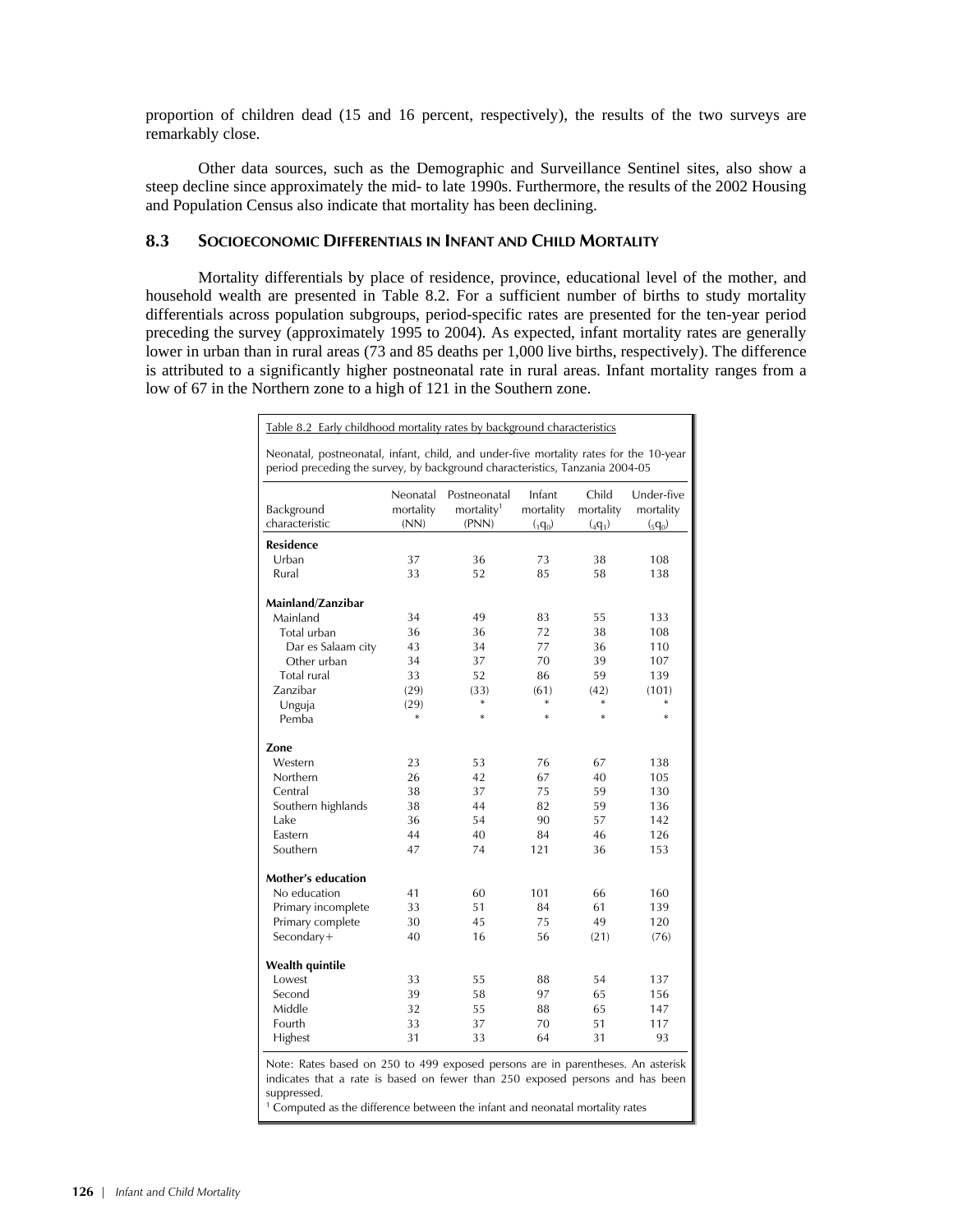Higher levels of educational attainment are generally associated with lower mortality rates, because education exposes mothers to information about better nutrition, use of contraceptives to space births, and knowledge about childhood illness and treatment. Table 8.2 shows that mother's education has an inverse relationship with infant and under-five mortality. Infant mortality ranges from a high of 101 among children born to women with no education to a low of 56 among those with mothers with at least some secondary education. The association between infant and child mortality and wealth quintile is less clear, although the mortality risk is substantially lower among the fourth and highest quintiles than less wealthy households.

# **8.4 DEMOGRAPHIC DIFFERENTIALS IN INFANT AND CHILD MORTALITY**

The demographic characteristics of both mother and child have been found to play an important role in the survival probability of children. Table 8.3 presents early childhood mortality rates by demographic characteristics (i.e., sex of child, mother's age at birth, birth order, previous birth interval, and birth size).

| Table 8.3 Early childhood mortality rates by demographic characteristics                                                                                               |           |                        |           |           |            |  |  |
|------------------------------------------------------------------------------------------------------------------------------------------------------------------------|-----------|------------------------|-----------|-----------|------------|--|--|
| Neonatal, postneonatal, infant, child, and under-five mortality rates for the 10-year<br>period preceding the survey, by demographic characteristics, Tanzania 2004-05 |           |                        |           |           |            |  |  |
|                                                                                                                                                                        |           | Neonatal Postneonatal  | Infant    | Child     | Under-five |  |  |
| Demographic                                                                                                                                                            | mortality | mortality <sup>1</sup> | mortality | mortality | mortality  |  |  |
| characteristic                                                                                                                                                         | (NN)      | (PNN)                  | $(q_0)$   | $(q_1)$   | $(q_0)$    |  |  |
| Child's sex                                                                                                                                                            |           |                        |           |           |            |  |  |
| Male                                                                                                                                                                   | 39        | 44                     | 83        | 56        | 135        |  |  |
| Female                                                                                                                                                                 | 29        | 53                     | 82        | 52        | 130        |  |  |
| Mother's age at birth                                                                                                                                                  |           |                        |           |           |            |  |  |
| $20$                                                                                                                                                                   | 45        | 55                     | 101       | 62        | 157        |  |  |
| $20 - 29$                                                                                                                                                              | 29        | 46                     | 75        | 49        | 120        |  |  |
| 30-39                                                                                                                                                                  | 33        | 52                     | 85        | 59        | 139        |  |  |
| $40 - 49$                                                                                                                                                              | 45        | (37)                   | (82)      | $\ast$    | *          |  |  |
| <b>Birth order</b>                                                                                                                                                     |           |                        |           |           |            |  |  |
| 1                                                                                                                                                                      | 42        | 47                     | 89        | 54        | 139        |  |  |
| $2 - 3$                                                                                                                                                                | 27        | 47                     | 74        | 51        | 121        |  |  |
| $4-6$                                                                                                                                                                  | 32        | 51                     | 82        | 54        | 132        |  |  |
| $7 +$                                                                                                                                                                  | 42        | 52                     | 94        | 63        | 151        |  |  |
| Previous birth interval <sup>2</sup>                                                                                                                                   |           |                        |           |           |            |  |  |
| $<$ 2 years                                                                                                                                                            | 63        | 80                     | 143       | 64        | 198        |  |  |
| 2 years                                                                                                                                                                | 22        | 50                     | 72        | 57        | 124        |  |  |
| 3 years                                                                                                                                                                | 21        | 34                     | 55        | 48        | 101        |  |  |
| $4+$ years                                                                                                                                                             | 29        | 33                     | 62        | 44        | 103        |  |  |
| Birth size $3$                                                                                                                                                         |           |                        |           |           |            |  |  |
| Small/very small                                                                                                                                                       | 86        | 44                     | 131       | na        | na         |  |  |
| Average or larger                                                                                                                                                      | 26        | 35                     | 60        | na        | na         |  |  |

Note: Rates based on 250 to 499 exposed persons are in parentheses. An asterisk indicates that a rate is based on fewer than 250 exposed persons and has been suppressed.

 $na = Not applicable$ 

<sup>1</sup> Computed as the difference between the infant and neonatal mortality rates

2 Excludes first-order births

<sup>3</sup> Rates for the five-year period before the survey

As expected, mortality rates are generally higher for boys than for girls. However, girls are more likely than boys to die during the postneonatal period (53 and 44, respectively). There are significant differences in mortality risks associated with mother's age and birth order. The largest differentials are in the neonatal period. Shorter birth intervals are associated with higher mortality,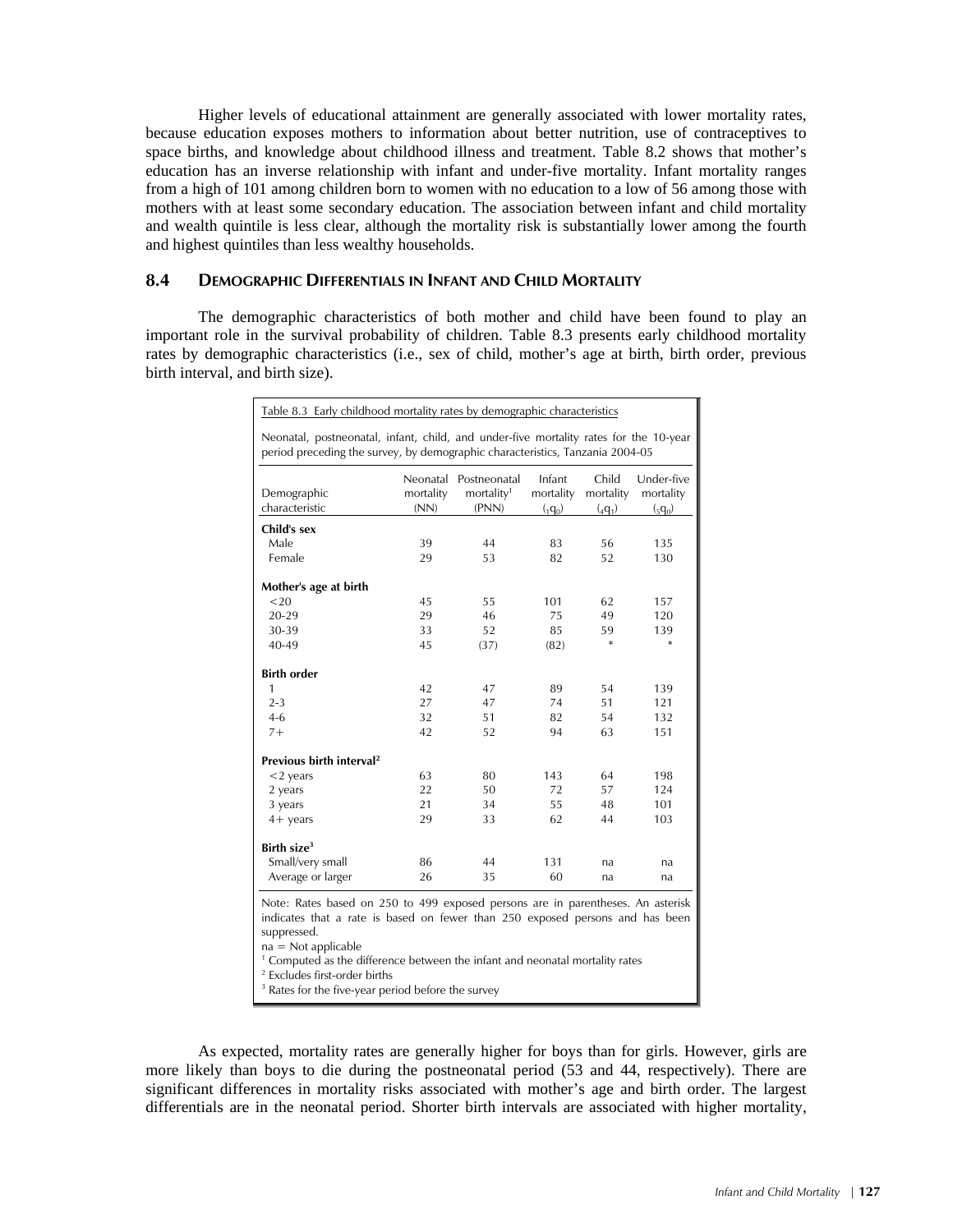both during and after infancy. In terms of the length of the preceding birth interval, mortality rates are markedly lower for intervals of at least two years than for shorter birth intervals. A further decrease after a three-year birth interval can be seen in the postneonatal period. In terms of under-five mortality, births following an interval of at least three years are at almost half the risk of death as births occurring within two years of a preceding birth.

Studies have shown that a child's weight at birth is an important indicator of his or her chances of survival. Because only half of mothers had information on their child's exact weight at birth, they were asked instead whether their child was very large, larger than average, average, smaller than average, or small at birth. This has been found to be a good proxy for children's weight. Children reported to be small or very small are more than twice as likely to die by age one as children reported to be average or larger.

# **8.5 DIFFERENTIALS IN INFANT AND CHILD MORTALITY BY WOMEN'S STATUS**

The ability of women to access information, make decisions, and act effectively in their own interest, or the interest of those who depend on them, are essential aspects of the empowerment of women. If women, the primary caretakers of children, are empowered, the health and survival of their infants will be enhanced. In fact, mother's empowerment fits into Mosley and Chen's framework on child survival as an individual-level variable that affects child survival through the proximate determinants (Mosley and Chen, 1984).

Table 8.4 presents mortality rates by three indicators of women's status: participation in household decisionmaking, attitude towards a wife refusing to have sex with her husband, and attitude towards wife beating. These indicators are described in Chapter 3.

| Table 8.4 Early childhood mortality rates by women's status                                                                                                          |                               |                                                 |                                |                               |                                        |  |  |
|----------------------------------------------------------------------------------------------------------------------------------------------------------------------|-------------------------------|-------------------------------------------------|--------------------------------|-------------------------------|----------------------------------------|--|--|
| Neonatal, postneonatal, infant, child, and under-five mortality rates for the 10-year period<br>preceding the survey, by women's status indicators, Tanzania 2004-05 |                               |                                                 |                                |                               |                                        |  |  |
| Women's status<br>indicators                                                                                                                                         | Neonatal<br>mortality<br>(NN) | Postneonatal<br>mortality <sup>1</sup><br>(PNN) | Infant<br>mortality<br>$(q_0)$ | Child<br>mortality<br>$(q_1)$ | Under-<br>five<br>mortality<br>$(q_0)$ |  |  |
| Number of decisions in which<br>woman has final say <sup>2</sup>                                                                                                     |                               |                                                 |                                |                               |                                        |  |  |
| $\Omega$                                                                                                                                                             | 37                            | 55                                              | 91                             | 70                            | 155                                    |  |  |
| $1 - 2$                                                                                                                                                              | 30                            | 48                                              | 77                             | 63                            | 136                                    |  |  |
| $3 - 4$                                                                                                                                                              | 37                            | 49                                              | 86                             | 48                            | 130                                    |  |  |
| 5                                                                                                                                                                    | 35                            | 48                                              | 83                             | 44                            | 124                                    |  |  |
| Number of reasons to refuse sex<br>with husband                                                                                                                      |                               |                                                 |                                |                               |                                        |  |  |
| $\Omega$                                                                                                                                                             | 36                            | 41                                              | 77                             | 35                            | 109                                    |  |  |
| $1 - 2$                                                                                                                                                              | 39                            | 61                                              | 101                            | 56                            | 151                                    |  |  |
| $3 - 4$                                                                                                                                                              | 33                            | 47                                              | 80                             | 55                            | 131                                    |  |  |
| Number of reasons wife beating<br>is justified                                                                                                                       |                               |                                                 |                                |                               |                                        |  |  |
| $\Omega$                                                                                                                                                             | 36                            | 41                                              | 78                             | 55                            | 128                                    |  |  |
| $1 - 2$                                                                                                                                                              | 35                            | 50                                              | 85                             | 47                            | 128                                    |  |  |
| $3 - 4$                                                                                                                                                              | 29                            | 52                                              | 81                             | 56                            | 132                                    |  |  |
| 5                                                                                                                                                                    | 36                            | 60                                              | 96                             | 61                            | 151                                    |  |  |
| <sup>1</sup> Computed as the difference between the infant and neonatal mortality rates<br><sup>2</sup> Either by herself or jointly with others                     |                               |                                                 |                                |                               |                                        |  |  |

Two of the indicators suggest that there is an association between increasing women's status and decreasing levels of mortality. In particular, household decisionmaking is most strongly associated with under-five mortality. Among children born to women who have no final say in any decision, 155 per 1,000 die before their fifth birthday, compared with 124 per 1,000 children born to women who participate in all specified household decisions. Similarly, levels of infant and child mortality are highest among those women who are least empowered on the wife beating indicator (i.e., those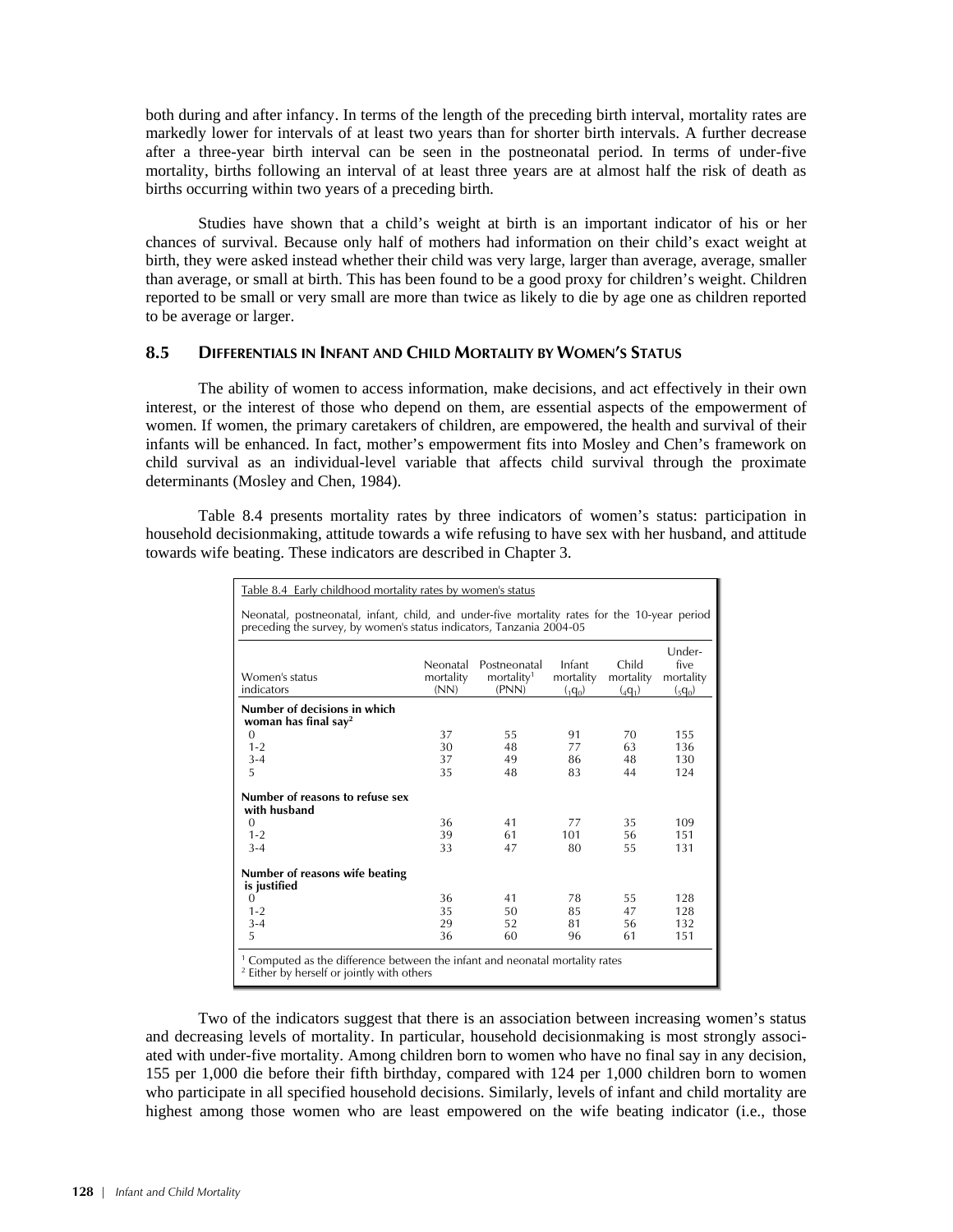women who agreed with all specified justifications for a man beating his wife). There is no consistent pattern in mortality rates by the number of reasons to refuse sex with the husband.

# **8.6 PERINATAL MORTALITY**

Pregnancy losses occurring after seven completed months of gestation (stillbirths) plus deaths to live births within the first seven days of life (early neonatal deaths) constitute perinatal deaths. The distinction between a stillbirth and an early neonatal death may be a fine one, often depending on observing and then remembering sometimes faint signs of life after delivery. The causes of stillbirths and early neonatal deaths are closely linked, and examining just one or the other can understate the true level of mortality around delivery. For this reason deaths around delivery are combined into the perinatal mortality rate. When the number of perinatal deaths is divided by the total number of preg-

nancies reaching seven months of gestation, the perinatal mortality rate is derived.

Table 8.5 presents the number of stillbirths and early neonatal deaths, and the perinatal mortality rate for the five-year period preceding the survey. The results indicate that the perinatal mortality rate for the entire country is 42 deaths per 1,000 pregnancies. Because of a small number of cases in some groups, comparisons are difficult to make among some background characteristics.

There are more perinatal deaths in urban than rural areas (56 and 38 per 1,000, respectively). Although the higher levels of mortality would be expected in rural areas, this may be partly the result of recall problems. The same counterintuitive pattern is seen among women by education and wealth quintile.

Assessing perinatal mortality between Mainland Tanzania and Zanzibar, Zanzibar has higher perinatal mortality (56 deaths per 1,000 pregnancies) than Tanzania Mainland (41 deaths per 1,000 pregnancies). Pregnancies in Unguja are at higher risk than those in Pemba.

#### **8.7 HIGH-RISK FERTILITY BEHAVIOUR**

Findings from scientific studies have confirmed that there is a strong relationship between children's chances of dying and certain fertility behaviours. Typically, the probability of dying in early childhood is much greater if children are born to mothers who are too young or too old, if they are born after a short preceding birth interval, or if they are high parity births. Very young mothers may experience difficult pregnancies

| Table 8.5 Perinatal mortality |  |
|-------------------------------|--|
|                               |  |

Number of stillbirths and early neonatal deaths, and the perinatal mortality rate for the five-year period preceding the survey, by background characteristics, Tanzania 2004-05

| Background<br>characteristic             | Number<br>of<br>stillbirths <sup>1</sup> | Number<br>of early<br>neonatal<br>deaths <sup>2</sup> | Perinatal<br>mortality rate<br>(per 1,000<br>pregnancies) <sup>3</sup> | Number of<br>pregnancies<br>ot $7+$<br>months<br>duration |
|------------------------------------------|------------------------------------------|-------------------------------------------------------|------------------------------------------------------------------------|-----------------------------------------------------------|
| Mother's age at birth                    |                                          |                                                       |                                                                        |                                                           |
| ${<}20$                                  | 38                                       | 49                                                    | 56                                                                     | 1,540                                                     |
| 20-29                                    | 88                                       | 102                                                   | 39                                                                     | 4,812                                                     |
| 30-39                                    | 26                                       | 43                                                    | 32                                                                     | 2,174                                                     |
| 40-49                                    | 13                                       | 13                                                    | (70)                                                                   | 364                                                       |
|                                          |                                          |                                                       |                                                                        |                                                           |
| Previous pregnancy<br>interval in months |                                          |                                                       |                                                                        |                                                           |
| First pregnancy                          | 50                                       | 59                                                    | 59                                                                     | 1,850                                                     |
| < 15                                     | 14                                       | 17                                                    | (79)                                                                   | 401                                                       |
| 15-26                                    | 26                                       | 55                                                    | 40                                                                     | 2,039                                                     |
| 27-38                                    | 31                                       | 33                                                    | 27                                                                     | 2,410                                                     |
| $39+$                                    | 43                                       | 42                                                    | 39                                                                     | 2,190                                                     |
| <b>Residence</b>                         |                                          |                                                       |                                                                        |                                                           |
| Urban                                    | 41                                       | 56                                                    | 56                                                                     | 1,732                                                     |
| Rural                                    | 124                                      | 151                                                   | 38                                                                     | 7,157                                                     |
| Mainland/Zanzibar                        |                                          |                                                       |                                                                        |                                                           |
| Mainland                                 | 157                                      | 202                                                   |                                                                        |                                                           |
| Total urban                              | 38                                       | 55                                                    | 41<br>54                                                               | 8,663                                                     |
| Dar es Salaam city                       | 2                                        | 18                                                    | ∗                                                                      | 1,707<br>430                                              |
| Other urban                              | 36                                       | 37                                                    | 57                                                                     | 1,277                                                     |
| Total rural                              | 119                                      | 147                                                   | 38                                                                     | 6,955                                                     |
| Zanzibar                                 | 8                                        | 5                                                     | 56                                                                     | 227                                                       |
| Unguja                                   | 6                                        | 3                                                     | 64                                                                     | 138                                                       |
| Pemba                                    | $\overline{2}$                           | $\overline{2}$                                        | 43                                                                     | 88                                                        |
| Zone                                     |                                          |                                                       |                                                                        |                                                           |
| Western                                  | 30                                       | 25                                                    | 28                                                                     | 1,942                                                     |
| Northern                                 | 30                                       | 27                                                    | 50                                                                     | 1,151                                                     |
| Central                                  | 17                                       | 17                                                    | 46                                                                     | 733                                                       |
| Southern highlands                       | 23                                       | 30                                                    | 41                                                                     | 1,306                                                     |
| Lake                                     | 20                                       | 45                                                    | 34                                                                     | 1,888                                                     |
| Eastern                                  | 15                                       | 36                                                    | 52                                                                     | 984                                                       |
| Southern                                 | 22                                       | 22                                                    | 67                                                                     | 659                                                       |
| <b>Mother's education</b>                |                                          |                                                       |                                                                        |                                                           |
| No education                             | 41                                       | 64                                                    | 45                                                                     | 2,359                                                     |
| Primary incomplete                       | 17                                       | 34                                                    | 37                                                                     | 1,395                                                     |
| Primary complete                         | 97                                       | 99                                                    | 41                                                                     | 4,739                                                     |
| Secondary+                               | 9                                        | 10                                                    | 49                                                                     | 396                                                       |
| Wealth quintile                          |                                          |                                                       |                                                                        |                                                           |
| Lowest                                   | 24                                       | 37                                                    | 31                                                                     | 1,998                                                     |
| Second                                   | 41                                       | 55                                                    | 51                                                                     | 1,898                                                     |
| Middle                                   | 23                                       | 37                                                    | 32                                                                     | 1,889                                                     |
| Fourth                                   | 39                                       | 42                                                    | 47                                                                     | 1,719                                                     |
| Highest                                  | 38                                       | 36                                                    | 53                                                                     | 1,386                                                     |
|                                          |                                          |                                                       |                                                                        |                                                           |
| Total                                    | 165                                      | 207                                                   | 42                                                                     | 8,889                                                     |

Note: Rates based on 250 to 499 pregnancies are in parentheses. An asterisk indicates that a rate is based on fewer than 250 pregnancies and has been suppressed.

1 Stillbirths are foetal deaths in pregnancies lasting seven or more months. 2 Early neonatal deaths are deaths at age 0-6 days among live-born children.

The sum of the number of stillbirths and early neonatal deaths divided by the number of pregnancies of seven or more months' duration.